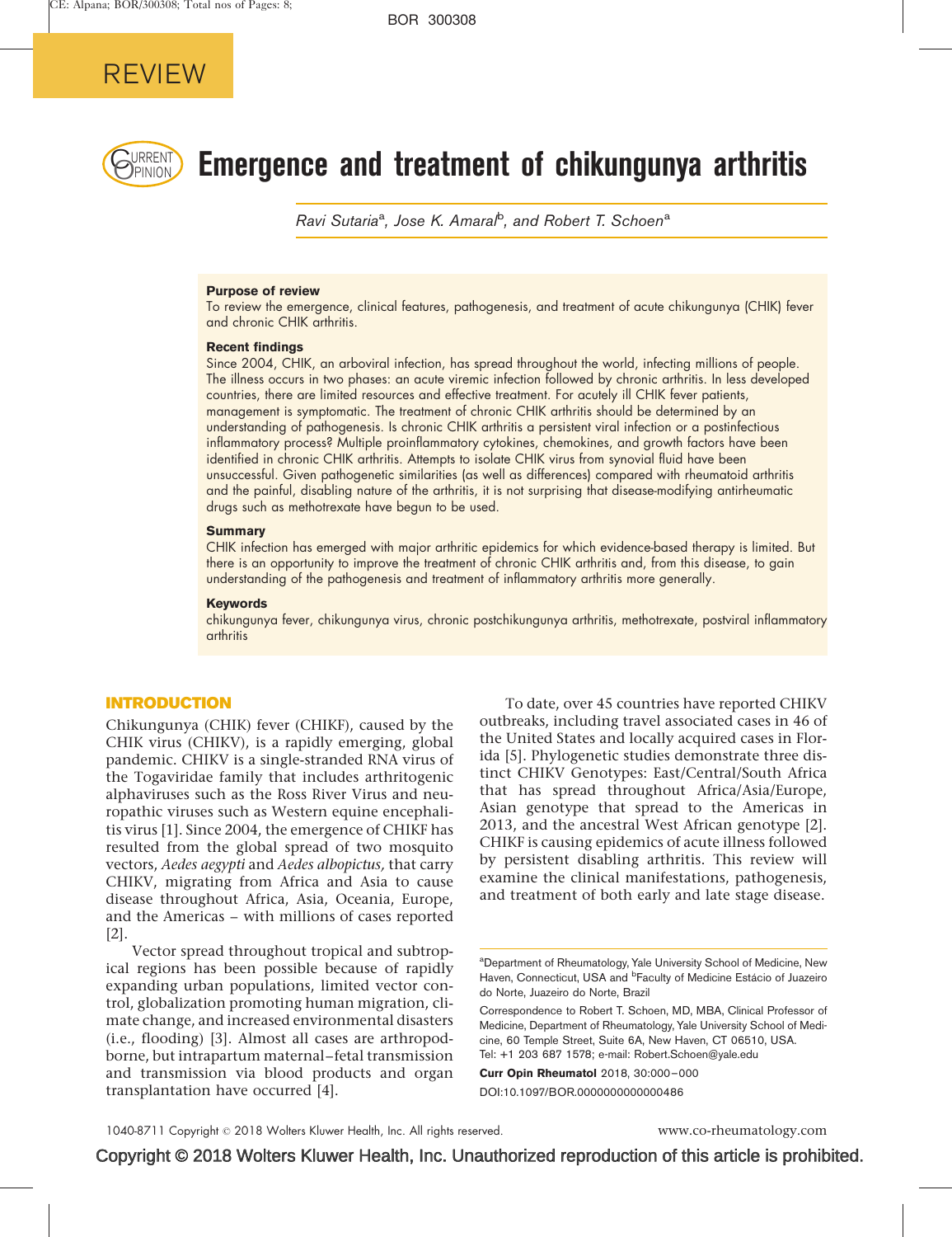# KEY POINTS

- CHIK, like dengue virus or Zika virus infection, is an emerging arboviral infection, transmitted by Aedes mosquitoes, causing explosive epidemics.
- CHIK causes a biphasic illness, acute viremic infection followed in many patients by chronic inflammatory arthritis.
- Because CHIK causes chronic, painful inflammatory arthritis in some patients and because chronic CHIK arthritis may be a postinfectious inflammatory arthritis with parallels to rheumatoid arthritis, disease-modifying drugs, such as methotrexate, are being evaluated.

## CLINICAL FEATURES

#### Early disease

Following exposure to CHIKV, up to 95% of infected individuals develop acute symptoms 2–6 days after an infecting mosquito bite [\[6\].](#page-6-0) After this incubation, CHIKF begins abruptly with high fever, polyarthalgia, myalgia, rash, often maculopapular, headache, and back pain [\[7\].](#page-6-0) CHIKF is often similar to dengue viral infection. Both diseases present with fever and myalgia and are transmitted by the same mosquito vectors. Generally, however, arthralgias are more prominent in CHIKF and hemorrhage, when present, is a feature of dengue viral infection [\[7\].](#page-6-0) Other acute symptoms of CHIKF include intense fatigue, anorexia, nausea, vomiting, and diarrhea [\[6\].](#page-6-0) Viremia lasts 5–10 days and can be followed by a 6–21 day post-viremic phase with pyrexia, polyarthrlagia/ arthritis, lymphadenopathy, fatigue, and anorexia [\[8,9\].](#page-6-0) Arthralgias are often symmetrical, affecting ankles, wrists, hands, elbows, shoulders, knees, and feet [\[10–12\].](#page-6-0) Joint pain is more distal than proximal, although axial skeleton involvement is noted in up to half of cases. Synovitis is seen in ankles, hands, wrists, toes, and less commonly, in larger joints. Atypical joint involvement includes the spine, temporomandibular, or sternoclavicular joints. There may be ligamental pain causing pubalgia and talalgia and myalgias in the arms, thighs, and calves without objective evidence of myositis [\[13,14\]](#page-6-0).

In addition, many CHIKF patients have dermatologic manifestations. The most common rash is generalized, maculopapular and often pruritic, but nodular, vesicular, bullous, and desquamative skin lesions occur along with vasculitic and apthous lesions [\[7,15–17\].](#page-6-0) Additional skin manifestations include hypermelanosis, hyperpigmentation, photosensitivity, exfoliative dermatitis, and erythema nodosum like lesions. Patients with preexisting skin

disease such as psoriasis may have exacerbations. CHIKF skin lesions affect the extremities, trunk, and face, and tend to be transient, resolving after 2–5 days [\[14,18\]](#page-6-0).

More severely affected acute CHIKF patients have other extra-articular manifestations. Neurologic complications include encephalitis, facial paralysis, sensorineural deafness, and Guillen–Barre syndrome [\[19\]](#page-6-0). Ocular manifestations, including optic neuritis, uveitis, retinitis, and conjunctivitis, are also described [\[20\].](#page-6-0) A small number of patients have myocarditis, cardiac arrhythmias, sepsis, and septic shock [\[21\].](#page-6-0) During widespread CHIKF epidemics, excess mortality has been reported, primarily in newborns and the elderly [\[22\].](#page-6-0)

Both nonspecific and specific laboratory abnormalities occur with CHIKF. During acute illness, transient leukopenia and lymphopenia, mild thrombocytopenia, elevated inflammatory markers, and abnormal liver function tests are observed [\[7\].](#page-6-0) More specific diagnostic tests are also available. During the viremic phase, CHIKV is detectable by viral culture and reverse transcriptase PCR [\[1,23\]](#page-6-0). After about 5 days of illness, following viremia, CHIKF can be diagnosed serologically, by ELISA, or by immunofluorescence [\[6,24\]](#page-6-0).

#### Late disease

To describe painful arthritis, the word 'Chikungunya' means 'that which bends up' in the Tanzanian dialect [\[25\].](#page-6-0) The transition from acute CHIKF to chronic CHIK arthritis is variable. Some patients have continuous symptoms, whereas others experience a biphasic illness, acute disease followed by transient remission, and then persistent arthritis [\[26\].](#page-6-0) Chronic CHIKV symptoms include arthralgia, arthritis, and edema involving hands, wrists, ankles, and knees, typically in a symmetrical pattern [\[27,28\]](#page-6-0). In a Colombian study of 152 patients evaluated 26 weeks after onset of CHIKF, morning stiffness (53.7%), joint edema (49.5%), and polyarthralgia and morning stiffness concurrently (38.2%) were the main arthritic symptoms. Overall, 53.7% of the patients had persistent rheumatologic symptoms at 6 months [\[26\]](#page-6-0). Among 88 patients in the US Virgin Islands, chronic arthritis was reported in 93, 57, 47% at 3, 15, 24 months, respectively [\[29\]](#page-6-0). Other studies report a 4–82% incidence of persistent, unremitting joint symptoms, ranging from months to years [\[10,30,31\].](#page-6-0)

To better define the risk of chronic arthritis, a systematic review evaluated 5700 CHIKF patients and found that 25–35% progressed to chronic joint symptoms, with 50% developing inflammatory arthritis characterized as rheumatoid arthritis

www.co-rheumatology.com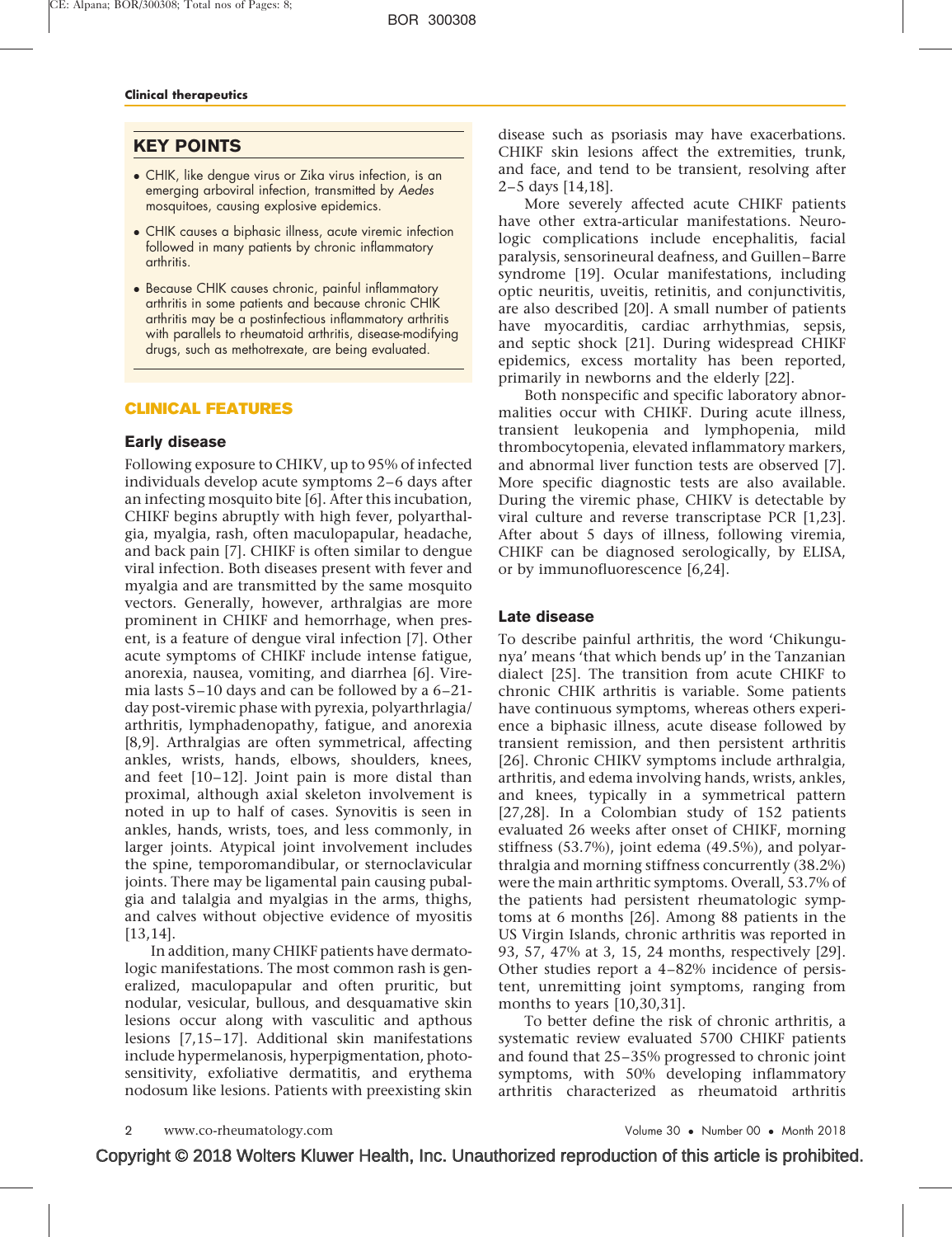(RA), postviral polyarthritis, or seronegative spondylitis [\[32\]](#page-6-0). To characterize clinical patterns of arthritis, Javelle et al. [\[33\]](#page-6-0) evaluated 159 individuals and found that 112 with CHIKV arthritis for at least 2 years had chronic inflammatory rheumatism; 33 patients fulfilled criteria for spondyloarthritis, 40 for RA, and 21 for undifferentiated polyarthritis.

In addition to arthritis, a variety of extra-articular manifestations occur with chronic CHIK. In one cohort, new-onset Raynaud's phenomenon developed in the second or third month in 20% of patients [\[31\].](#page-6-0) In another report, neurological symptoms including neuropathic pain syndromes, cerebral disorders, sensorineural impairment, and paresthesia's were reported, as well as depression [\[10\].](#page-6-0) Also present were carpal/tarsal/cubital tunnel syndromes, bursitis, tenosynovitis, and frank synovitis. Some patients had digestive disorders. Considering the large numbers of individuals affected, these widespread and severe symptoms underscore the severity of pain and disability presented by chronic CHIKV infection [\[14\].](#page-6-0)

#### PATHOGENESIS

#### Early disease

During acute CHIKF, a high viral load develops quickly with viral replication in musculoskeletal tissues, particularly tissue fibroblasts, epithelial cells, endothelial cells and macrophages [\[34\]](#page-6-0). Viremia promotes a robust immune response dominated by plasmacytoid dendritic cells, monocytes and lymphocytes and a rapid rise in plasma levels of IFN- $\alpha$  and IFN- $\gamma$ . Control of viremia is IFN- $\alpha$  dependent and rising IFN- $\alpha$  levels coincide with onset of symptoms [\[10,35\].](#page-6-0) Several animal studies demonstrate that CHIK infection is lethal in type 1 interferon deficient mice and that mice lacking IFN- $\alpha/\beta$ have severe arthritic symptoms [\[36,37\].](#page-7-0) Similarly, a strong interferon response correlates with milder disease in alphavirus infected mice [\[38\].](#page-7-0) In acutely infected patients, elevated viral load and defective interferon type 1 signaling also correlate with disease severity and symptoms [\[36\].](#page-7-0) To promote viral replication and signaling, alphaviruses have developed mechanisms to inhibit host interferon induction [\[39\].](#page-7-0)

A complex array of other proinflammatory/antiinflammatory cytokines, chemokines, and growth factors are involved in monocyte trafficking and activation of natural killer (NK)/T cells in early CHIKF [\[40\]](#page-7-0). Elevated levels of IL-1Ra, IL-6, IL-8, IL-10, IL-13, IL-16, IP-10, MCP-1, MIP1Beta, CCL2, migration inhibition factor, CCL4, granulocyte colony stimulating factor, granulocyte-macrophage

colony stimulating factor (GM-CSF), and vascular endothelial growth factor have all been reported  $[24, 41, 42, 43"].$  $[24, 41, 42, 43"].$ 

#### Transition from early to late disease

As patients with CHIKF transition from acute to chronic disease, typically between 4 weeks and 3 months after infection, proinflammatory cytokines such as IL-6 and IL-17 persist, as do increased serum concentrations of the growth factor GM-CSF [\[35\].](#page-7-0) The mechanism of progression from acute infection to persistent arthritis is uncertain, but could include macrophage virus tropism, local viral persistence, or unabated inflammatory responses [\[14\].](#page-6-0) However, attempts to recover CHIKV from synovial fluid have been unsuccessful, suggesting that the pathogenesis of chronic CHIK arthritis may be a postinfectious, inflammatory process  $[44$ <sup> $H$ </sup>[\]](#page-7-0). CHIKV RNA has also not been found in synovium during chronic disease [\[44](#page-7-0)<sup>\*\*</sup>[,45,46\]](#page-7-0).

Molecular mimicry is a possible mechanism for chronic CHIK arthritis, but no specific autoantigen has been described [\[47](#page-7-0)"[\]](#page-7-0). In both mice and human models,  $CD4+T$  cells and improperly functioning NK cells have been linked to chronic arthritis [\[40,48\]](#page-7-0). It is postulated that myeloid cells, including cellular debris-clearing macrophages, may act as a source of pathogen-associated molecular patterns that generate chronic inflammation [\[43](#page-7-0)"[\].](#page-7-0) These several lines of evidence suggest that progression from acute infection to chronic CHIKV arthritis could result from a postinfectious, inflammatory host response that resembles other auto-immune, inflammatory rheumatic diseases.

#### Late disease

In addition to the failure to demonstrate CHIKV in synovial fluid in chronic CHIK arthritis patients, the cytokine profile in chronic infection mimics the cytokines seen in RA, including IFN- $\alpha$ , IL-1 $\beta$ , IL-5, IL-6, IL-10, IL-7, IL-15, and TNF- $\alpha$  [\[49\].](#page-7-0) Despite these similarities, 95.8% of CHIKV arthritis patients are rheumatoid factor and anticitrulline antibody negative [\[50\].](#page-7-0)

IL-17 may drive chronic CHIK inflammation, inciting extracellular matrix/bone destruction through stimulation of IL-6, tumor necrosis factor, IL-1, matrix metalloproteinases proteinases, and the receptor activator of nuclear factor kB-receptor activator of nuclear factor kB ligand (RANKL) system [\[51\].](#page-7-0) As in RA, IL-6 participates in chronic CHIKV arthritis, in part by stimulating RANKL and inhibiting osteoprotegerin released by osteoblasts. In mouse models of chronic CHIK arthritis,

Copyright © 2018 Wolters Kluwer Health, Inc. Unauthorized reproduction of this article is prohibited.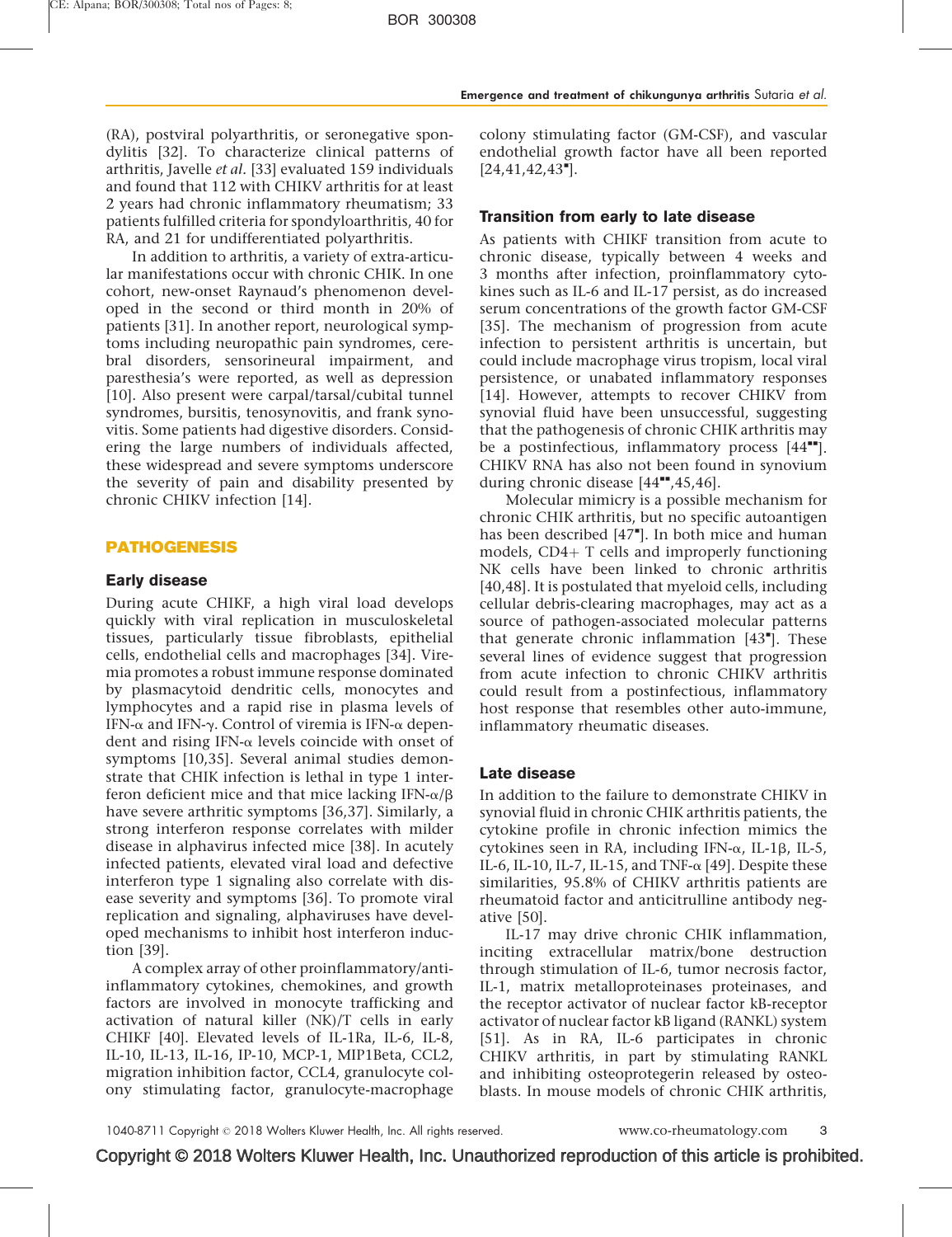osteoclastogenesis and substantial bone loss occur via this pathway [\[52–55\]](#page-7-0). Elevated levels of IL-1 $\beta$ and IL-6 along with decreased regulated on activation, normal T cell expressed and secreted correlate with more severe disease, whereas increased IL-1 and IL-8 coincide with more destructive arthritis demonstrating the complex, concerted interaction of multiple proinflammatory factors [\[46,50\]](#page-7-0).

#### TREATMENT

None of the treatments to be discussed have been approved by the Food and Drug Administration or other regulatory authority.

## **Prevention**

Vector control strategies of Aedes mosquitoes have been used, particularly in affluent countries with temperate climates, but have had limited success in India, Africa, and other major reservoirs of disease [\[56\].](#page-7-0) Alphavirus vaccines, including an effective CHIKV vaccine, are technically achievable, but have not yet found a viable commercial market. This limitation is changing as a result of the spread of the CHIK pandemic, tourism, and the needs of the military [\[57\]](#page-7-0). Vaccines have reached human trials and may have a preventive impact in the future [\[58\].](#page-7-0)

# Early disease

A variety of antiviral strategies are under investigation in the treatment of CHIKF and other alphavirus infections, but none, including chloroquine, acyclovir, ribavirin, IFN-a, corticosteroids, and newer agents, including favipiravir, the trypanosomiasis drug suramin, and the turmeric-derived compound curcumin have been validated  $[59", 60-64]$  $[59", 60-64]$ . At the present time, early treatment is supportive care, including rest, adequate hydration, antipyretics, and analgesics [\[65\]](#page-7-0). Severely ill and frail patients may need to be hospitalized for intravenous fluids and monitoring of electrolyte imbalances, organ dysfunction, pain, and fever. As corticosteroids are immunosuppressive, NSAIDs have been recommended for early treatment of joint symptoms [\[1,9\],](#page-6-0) but concern exists that aspirin or NSAIDs be used cautiously if there is possible dengue coinfection with potential for hemorrhagic complications [\[6\]](#page-6-0). Thus, in acute infection, acetaminophen, tramadol, codeine, or oxycodone are preferred [\[66\].](#page-7-0) Maintaining mobility is important.

Following acute infection, some patients experience postacute (week 4 to month 3) symptoms of tendinitis, arthritis, and arthralgias. Treatment includes NSAIDs, corticosteroids for severe arthritic manifestations, and gabapentin and pregabalin for neuropathic pain control [\[9\]](#page-6-0). Acute symptoms often resolve within weeks, but some patients remain symptomatic with joint pain and depression [\[33\].](#page-6-0)

## Late disease

Chronic CHIKV arthritis causes joint damage and impacts quality of life as severely as RA [\[46\]](#page-7-0). The goals of treatment of chronic CHIK arthritis include pain relief and preventing joint destruction. This phase of the illness is increasingly referred to as post-CHIK chronic inflammatory rheumatism (pCHIK-CIR) [\[29,33\].](#page-6-0) Treatment options for pCHIK-CIR include NSAIDs, corticosteroids, hydroxychloroquine (HCQ), sulfasalazine (SSZ), leflunomide, methotrexate (MTX), and biologics [\[33\]](#page-6-0) (Table 1).

# NSAIDs and corticosteroids

Corticosteroids improved tenosynovitis, polyarthritis, and ability to ambulate in patients treated months after acute illness [\[31\].](#page-6-0) In 147 patients with pCHIK-CIR, there was better symptomatic improvement with corticosteroids compared with NSAIDs and acetaminophen [\[67\]](#page-7-0). Padmakumar et al. [\[68\]](#page-7-0) demonstrated that an NSAID (aceclofenac 200 mg/ day) in combination with corticosteroids (prednisolone 10 mg/day) improved quality of life and reduced pain more than NSAID monotherapy or combination NSAID/HCQ (400 mg/day) therapy. No benefit was achieved with the addition of HCQ.

## Hydroxychloroquine and chloroquine

Antimalarial therapy has not been demonstrated to be effective in pCHIK-CIR. Sebastian et al. [\[69\]](#page-7-0) found no reduction in joint pain comparing chloroquine with placebo. Other studies demonstrated no difference in the duration of arthralgia or viremia with chloroquine vs. placebo [\[70\]](#page-7-0). Chloroquine was not superior to meloxicam in controlling chronic arthritis pain in 70 pCHIK-CIR patients [\[8,71\].](#page-6-0)

## Methotrexate

If chronic CHIKV arthritis may be a postinfectious, inflammatory arthritis, MTX therapy should be considered [\[72\]](#page-7-0). MTX increases adenosine and inhibits proinflammatory cytokines such as IL-1, IL-6, IL-8, and TNF- $\alpha$  [\[73\].](#page-7-0) These cytokines, especially IL-1, IL-6, IL-17, have been associated with greater disease severity in both RA and chronic CHIKV arthritis [\[49,51\]](#page-7-0). There is no prospective, placebo controlled trial evaluating the efficacy and safety of MTX monotherapy in the treatment of chronic CHIK arthritis [\[74\].](#page-7-0) We believe that such a study is warranted and have had success treating individual chronic CHIK arthritis patients with MTX (Fig. 1).

```
www.co-rheumatology.com
```
• Number 00 • Month 2018

Copyright © 2018 Wolters Kluwer Health, Inc. Unauthorized reproduction of this article is prohibited.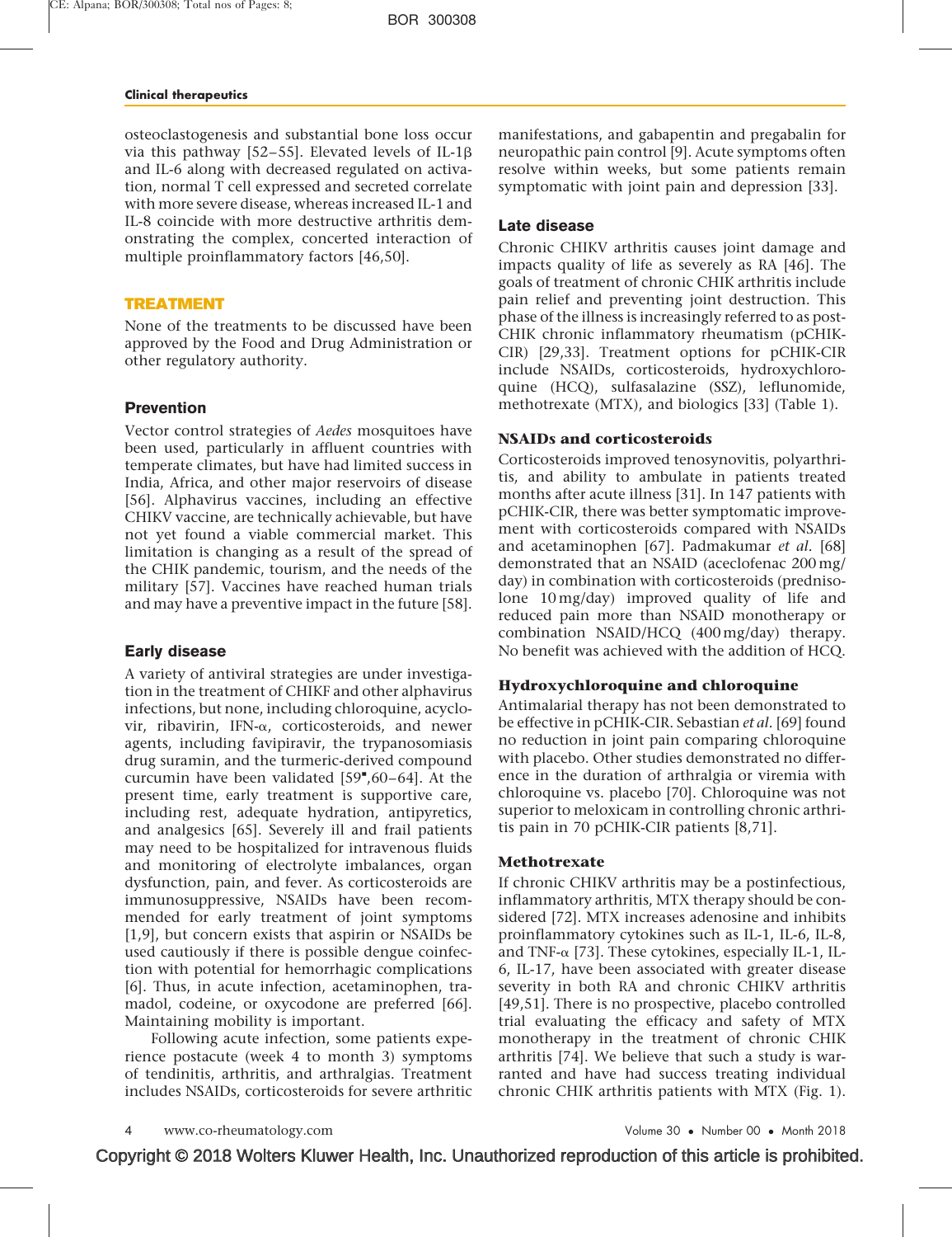| Drug                                                         | Type of study                                                            | Number of<br><b>patients</b> | <b>Outcome measure</b>                                                                                                     | Evidence of efficacy                                                                                                                                                                                                                                                                                                                                                                                                                 | Reference, country                                                         |
|--------------------------------------------------------------|--------------------------------------------------------------------------|------------------------------|----------------------------------------------------------------------------------------------------------------------------|--------------------------------------------------------------------------------------------------------------------------------------------------------------------------------------------------------------------------------------------------------------------------------------------------------------------------------------------------------------------------------------------------------------------------------------|----------------------------------------------------------------------------|
| Hydroxychloroquine<br>Corticosteroids/<br>NSAID <sub>s</sub> | Prospective Randomized<br>Parallel Group Study                           | 120                          | VAS<br><b>IADL</b><br><b>ADL</b>                                                                                           | day]] showed statistically significant improvements in<br>VAS/ADL/IADL compared to Group A (aceclofenac<br>day) + prednisone [10 mg/day) + HCQ (400 mg/<br>Group C [aceclofenac (200 mg/day) + prednisone<br>[10 mg/day]] & Group D [aceclofenac (200 mg,<br>alone) & Group B (aceclofenac + HCQ)                                                                                                                                    | Padmakumar et al.<br>[68], India                                           |
| Hydroxychloroquine                                           | Double-blinded, placebo<br>randomized trail<br>controlled,               | 54                           | Duration of febrile arthralgia<br>Viremia;                                                                                 | arthralgia or decrease of viremia between days 1 and<br>between placebo group in terms of duration of febrile<br>$2/3 \rightarrow 300$ -mg QD) showed no significant difference<br>3. At Day 200, patients who received chloroquine<br>treatment complained of arthralgia more frequently<br>HCQ group (600 mg Day 1 - 300-mg BID Days<br>than those who received placebo (P 0.01)                                                   | French Reunion<br>De Lamballerie<br>et al. [70],<br>Island                 |
| Chloroquine/Meloxicam                                        | parallel efficacy trial<br>24-week, 2-arm,                               | $\overline{\wedge}$          | Cytokine levels<br>VAS;                                                                                                    | early musculoskeletal pain and arthritis following acute<br>Although both groups showed clinical improvements, no<br>(250 mg/day) and meloxicam (7.5 mg/day) in terms<br>significant difference found between the chloroquine<br>advantage of chloroquine over meloxicam to treat<br>of VAS and inflammatory cytokine levels. No<br>CHIK virus infection. Therapeutic efficacy of<br>chloroquine was not ruled out                   | Chopra et al. [71],<br>India                                               |
| Hydroxychloroquine<br>sulfasalazine/<br>Methotrexate/        | randomized parallel<br>24-week prospective,<br>group open-label<br>study | 72                           | EULAR good response;<br>DAS28-ESR;<br>pain VAS<br>HAQ;                                                                     | HCQ 400 mg/day. At 24 weeks, combination therapy<br>group showed significant improvement in both DAS28-<br>ESR and HAQ. At study end pain VAS was<br>1 g/day, HCQ 400 mg/day) vs. monotherapy with<br>triple combination therapy (MTX 15 mg/week, SSZ<br>Patients with persistent CHIKF arthritis received either<br>significantly less in combination therapy group                                                                 | Ravindran and Alias<br>$[75$ <sup><math>\blacksquare</math></sup> ), India |
| Hydroxychloroquine<br>sulfasalazine/<br>Methotrexate/        | Prospective                                                              | ↷                            | DAS28;<br>HAQ<br>SJC;<br>ESR;<br>$\frac{1}{2}$                                                                             | methotrexate added to those having poor to moderate<br>response after 3 months. Treatment with sulfasalazine<br>$10 \text{ mg/day}$ ). Patients then given sulfasalazine $1-2g/$<br>2 weeks and 2-4 weeks of steroid (prednisolone 5-<br>All patients given NSAIDs (Etoricoxib 90 mg/day) for<br>day with HCQ 200 mg/day and subsequently<br>with and without methotrexate produced good<br>response in 71.4 and 12.5%, respectively | Ganu and Ganu<br>[76], India                                               |
| Methotrexate                                                 | Retrospective                                                            | 159                          | successful if there was no<br>need for dose escalation<br><b>MTX</b> treatment considered<br>or additional drug<br>therapy | MTX 15 mg/week was clinically effective in 54 of the 72<br>arthritis patients, 80% in spondyloarthritis, 100% in<br>patients [75%] with efficacy of 67% in rheumatoid<br>undifferentiated polyarthritis                                                                                                                                                                                                                              | Javelle et al. [33],<br>French Reunion<br>Island                           |

Copyright © 2018 Wolters Kluwer Health, Inc. Unauthorized reproduction of this article is prohibited.

1040-8711 Copyright © 2018 Wolters Kluwer Health, Inc. All rights reserved. www.co-rheumatology.com 5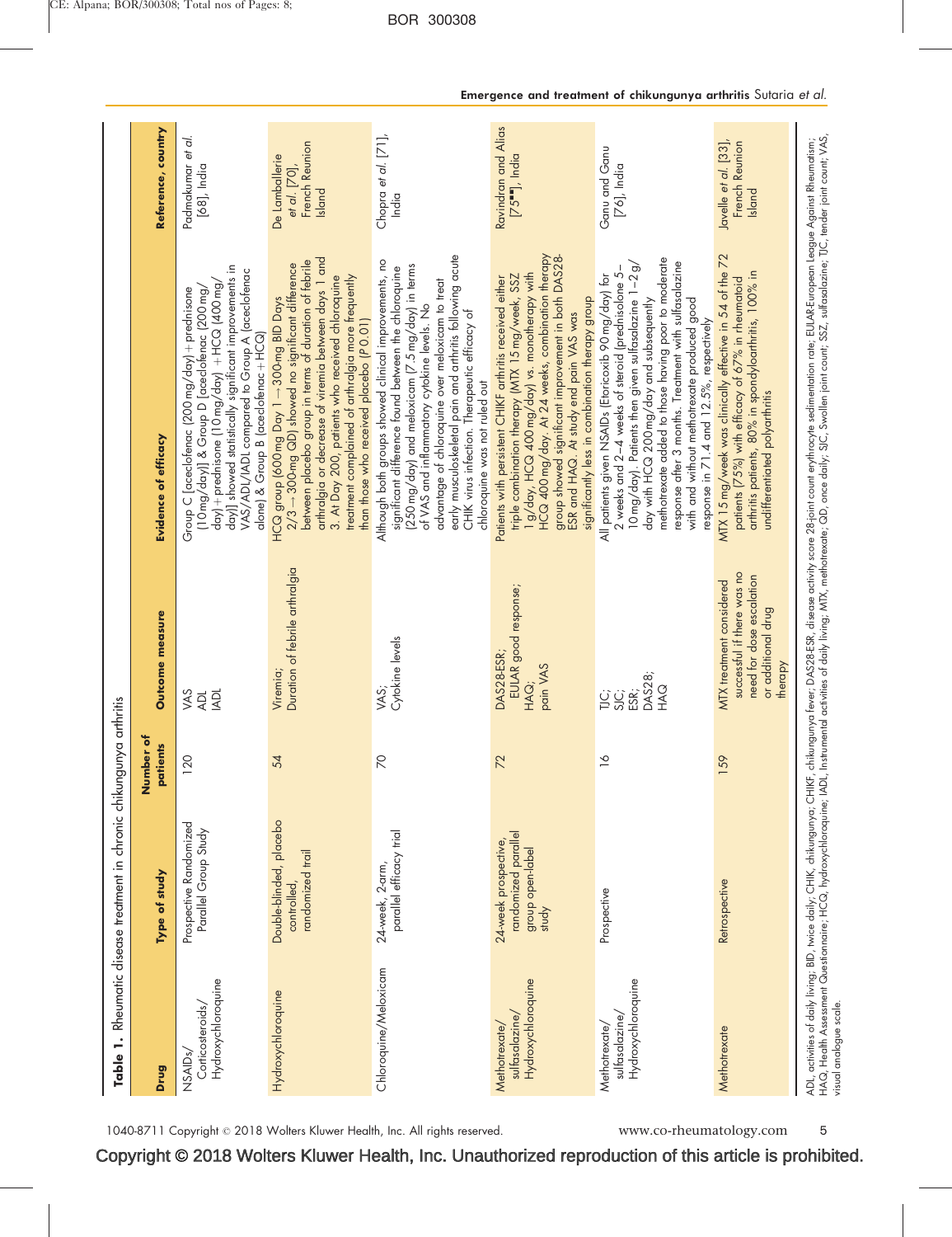

FIGURE 1. A patient with chronic chikungunya arthritis. (a) Before methotrexate treatment. (b) Following methotrexate 7.5 mg/week for 4 weeks.

In the best available CHIK arthritis MTX study, Ravindran and Alias  $[75$ <sup> $\bullet$ m</sup>[\]](#page-7-0) demonstrated superiority of triple therapy (MTX 15 mg/week, HCQ 400 mg/ day, and SSZ 1 g/day) compared with HCQ



FIGURE 2. Triple therapy including methotrexate is superior to hydroxychloroquine. Disease activity and disability at weeks 8th, 16th, and 24th. DAS, disease activity score; HAQ, Health Assessment Questionnaire in Combination therapy with methotrexate, sulfasalazine, hydroxychloroquine vs. monotherapy with hydroxychloroquine. Reproduced from [\[75](#page-7-0)<sup>-1</sup>[\]](#page-7-0).

monotherapy (DAS28-ESR < 3.2 at 24 weeks, 84 vs. 14%, respectively, P value  $\langle 0001 \rangle$  (Fig. 2).

Other uncontrolled studies support the use of MTX in chronic CHIK arthritis. Ganu and Ganu [\[76\]](#page-7-0) found that adding MTX to SSZ and HCQ in nonresponders after 3 months resulted in significantly better clinical responses. Javelle et al. [\[33\]](#page-6-0) noted 'good therapeutic response' in 75% of the 72 patients treated with MTX 15 mg/weekly with pCHIK-CIR who met criteria for RA, spondyloarthropathy, or undifferentiated polyarthritis.

#### Biologic therapy

There is limited information regarding use of biologic therapies in pCHIK-CIR. In a murine model, anti-TNF- $\alpha$  therapy with etanercept exacerbated tissue damage in mice with alphaviral arthritis [\[77\]](#page-7-0). During the CHIK outbreak on Reunion Island, however, 12 patients with chronic CHIK arthritis who escalated to treatment with antitumor necrosis factor therapy after MTX failure showed 'beneficial effect' [\[33\]](#page-6-0). Significantly, another report from the Dominican Republic indicated that 53 of 328 RA patients developed CHIKV arthritis while on prior

• Number 00 • Month 2018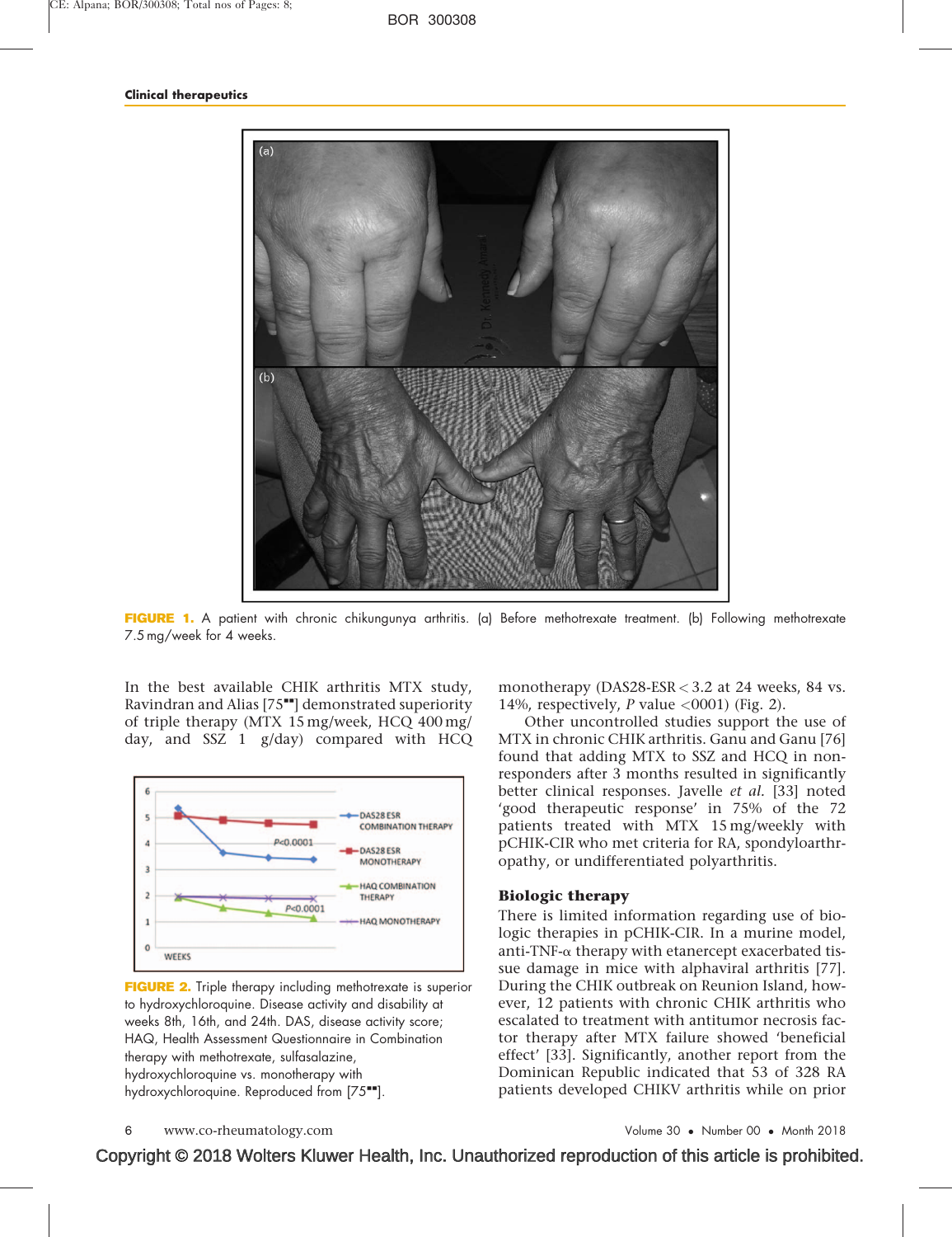<span id="page-6-0"></span>biologic therapy, suggesting that biologic therapy does not protect against CHIK arthritis [\[78\].](#page-7-0) In a murine model, the  $CD4+$  T-cell suppressive drug fingolimod was joint protective [\[79\].](#page-7-0) Also in a mouse model, Miner et al. [\[80\]](#page-7-0) showed benefit for the CTLA-4 fusion protein, abatacept, used in the treatment of RA, when combined with anti-CHIKV neutralizing antibodies.

#### **CONCLUSION**

In just 10 years, CHIKF has become a global disease affecting millions of people. Attempts to limit the Aedes mosquito vectors or to prevent the disease through vaccination may have a future impact on this disease. In the meantime, primary care physicians, practicing in CHIK endemic areas, treat acute disease symptomatically as we have outlined in this review.

For the rheumatologist, treating patients with chronic CHIK arthritis, a central question about pathogenesis will determine how the disease should be managed. CHIKF begins as an alphavirus infection. Evidence, by no means certain, suggests that in the progression of acute illness to chronic arthritis, the infection may become a postinfectious inflammatory arthritis. This may provide treatment options beyond supportive management with disease-modifying drugs such as MTX. But before confident recommendations can be made, there is a need for more research both on the pathogenesis of CHIK arthritis and on randomized controlled trials evaluating therapy.

#### Acknowledgements

None.

#### Financial support and sponsorship

None.

#### Conflicts of interest

There are no conflicts of interest.

#### REFERENCES AND RECOMMENDED READING

Papers of particular interest, published within the annual period of review, have been highlighted as:

- **of special interest**
- $\Box$  of outstanding interest
- 1. Suhrbier A, Jaffar-Bandjee MC, Gasque P. Arthritogenic alphaviruses an overview. Nat Rev Rheumatol 2012; 8:420–429.
- 2. Zeller H, Van Bortel W, Sudre B. Chikungunya: its history in Africa and Asia and its spread to new regions in 2013–2014. 2016; 214:S436–S440.
- 3. Peterson AT. Shifting suitability for malaria vectors across Africa with warming climates. BMC Infect Dis 2009; 9:59.
- 4. Panning M, Grywna K, van Esbroeck M, et al. Chikungunya fever in travelers returning to Europe from the Indian Ocean region, 2006. Emerg Infect Dis 2008; 14:416–422.
- 5. Laboratory-confirmed chikungunya virus disease cases reported to ArboNET by state or territory — United States, 2016, CDC. Available at: [https://](https://www.cdc.gov/chikungunya/pdfs/2016/2016Table.pdf) [www.cdc.gov/chikungunya/pdfs/2016/2016Table.pdf.](https://www.cdc.gov/chikungunya/pdfs/2016/2016Table.pdf) [Accessed November 1, 2017]
- 6. Simon F, Javelle E, Oliver M, et al. Chikungunya virus infection. Curr Infect Dis Rep 2011; 13:218–228.
- 7. Staples JE, Breiman RF, Powers AM. Chikungunya fever: an epidemiological review of a re-emerging infectious disease. Clin Infect Dis 2009; 49: 942–948.
- 8. Goupil BA, Mores CN. A review of chikungunya virus-induced arthralgia: clinical manifestations, therapeutics, and pathogenesis. Open Rheumatol J 2016; 10:129–140.
- 9. Simon F, Javelle E, Cabie A, et al. French guidelines for the management of chikungunya (acute and persistent presentations). November 2014. Med Mal Infect 2015; 45:243–263.
- 10. Borgherini G, Poubeau P, Staikowsky F, et al. Outbreak of chikungunya on Reunion Island: early clinical and laboratory features in 157 adult patients. Clin Infect Dis 2007; 44:1401–1407.
- 11. Sourisseau M, Schilte C, Casartelli N, et al. Characterization of reemerging chikungunya virus. PLoS Pathog 2007; 3:e89.
- 12. Yergolkar PN, Tandale BV, Arankalle VA, et al. Chikungunya outbreaks caused by African genotype, India. Emerg Infect Dis 2006; 12:1580–1583.
- 13. Staikowsky F, Talarmin F, Grivard P, et al. Prospective study of Chikungunya virus acute infection in the Island of La Reunion during the 2005–2006 outbreak. PLoS One 2009; 4:e7603.
- 14. Thiberville SD, Moyen N, Dupuis-Maguiraga L, et al. Chikungunya fever: epidemiology, clinical syndrome, pathogenesis and therapy. Antiviral Res 2013; 99:345–370.
- 15. Arroyo-Avila M, Vila LM. Rheumatic manifestations in patients with chikungunya infection. P R Health Sci J 2015; 34:71–77.
- 16. Economopoulou A, Dominguez M, Helynck B, et al. Atypical chikungunya virus infections: clinical manifestations, mortality and risk factors for severe disease during the 2005–2006 outbreak on Reunion. Epidemiol Infect 2009; 137:534–541.
- 17. Pialoux G, Gauzere BA, Jaureguiberry S, Strobel M. Chikungunya, an epidemic arbovirosis. Lancet Infect Dis 2007; 7:319–327.
- 18. Robin S, Ramful D, Zettor J, et al. Severe bullous skin lesions associated with chikungunya virus infection in small infants. Eur J Pediatr 2010; 169:67–72.
- 19. Cerny T, Schwarz M, Schwarz U, et al. The range of neurological complications in Chikungunya fever. Neurocrit Care 2017; 27:447–457. 20. Mahendradas P, Avadhani K, Shetty R. Chikungunya and the eye: a review.
- J Ophthalmic Inflamm Infect 2013; 3:35.
- 21. Ferreira-Sarmiento S, Lastra-Terán KP, de la Rosa D, Viasus D. Infección grave por el virus del chikungunya (Severe chikungunya virus infection). Revista Salud Uninorte 2015; 31:631–641.
- 22. Mavalankar D, Shastri P, Bandyopadhyay T, et al. Increased mortality rate associated with chikungunya epidemic, Ahmedabad, India. Emerg Infect Dis 2008; 14:412–415.
- 23. Weaver SC, Lecuit M. Chikungunya virus and the global spread of a mosquitoborne disease. N Engl J Med 2015; 372:1231–1239.
- 24. Wilson JA, Prow NA, Schroder WA, et al. RNA-Seq analysis of chikungunya virus infection and identification of granzyme A as a major promoter of arthritic
- inflammation. PLoS Pathog 2017; 13:e1006155. 25. Robinson MC. An epidemic of virus disease in Southern Province, Tanganyika territory, in 1952–1953. Trans R Soc Trop Med Hyg 1955; 49:28–32.
- 26. Rodriguez-Morales AJ, Gil-Restrepo AF, Ramirez-Jaramillo V, et al. Postchikungunya chronic inflammatory rheumatism: results from a retrospective follow-up study of 283 adult and child cases in La Virginia, Risaralda, Colombia. F1000Res 2016; 5:360.
- 27. Krutikov M, Manson J. Chikungunya virus infection: an update on joint manifestations and management. Rambam Maimonides Med J 2016; 1–7.
- 28. Schilte C, Staikowsky F, Couderc T, et al. Chikungunya virus-associated longterm arthralgia: a 36-month prospective longitudinal study. PLoS Negl Trop Dis 2013; 7:e2137.
- 29. Feldstein LR, Rowhani-Rahbar A, Staples JE, et al. Persistent arthralgia associated with chikungunya virus outbreak, US Virgin Islands, December 2014–February 2016. Emerg Infect Dis 2017; 23:673–676.
- 30. Robin S, Ramful D, Le Seach F, et al. Neurologic manifestations of pediatric chikungunya infection. J Child Neurol 2008; 23:1028–1035.
- 31. Simon F, Parola P, Grandadam M, et al. Chikungunya infection: an emerging rheumatism among travelers returned from Indian Ocean islands. Report of 47 cases. Medicine (Baltimore) 2007; 86:123–137.
- 32. Rodríguez-Morales AJ, Cardona-Ospina JA, Fernanda Urbano-Garzón S, Sebastian Hurtado-Zapata J. Prevalence of post-chikungunya infection chronic inflammatory arthritis: a systematic review and meta-analysis. Arthritis Care Res 2016; 68:1849–1858.
- 33. Javelle E, Ribera A, Degasne I, et al. Specific management of postchikungunya rheumatic disorders: a retrospective study of 159 cases in Reunion Island from 2006–2012. PLoS Negl Trop Dis 2015; 9:e0003603.
- 34. Broeckel R, Fox JM, Haese N, et al. Therapeutic administration of a recombinant human monoclonal antibody reduces the severity of chikungunya virus disease in rhesus macaques. PLoS Negl Trop Dis 2017; 11:e0005637.

1040-8711 Copyright © 2018 Wolters Kluwer Health, Inc. All rights reserved. www.co-rheumatology.com 7

Copyright © 2018 Wolters Kluwer Health, Inc. Unauthorized reproduction of this article is prohibited.